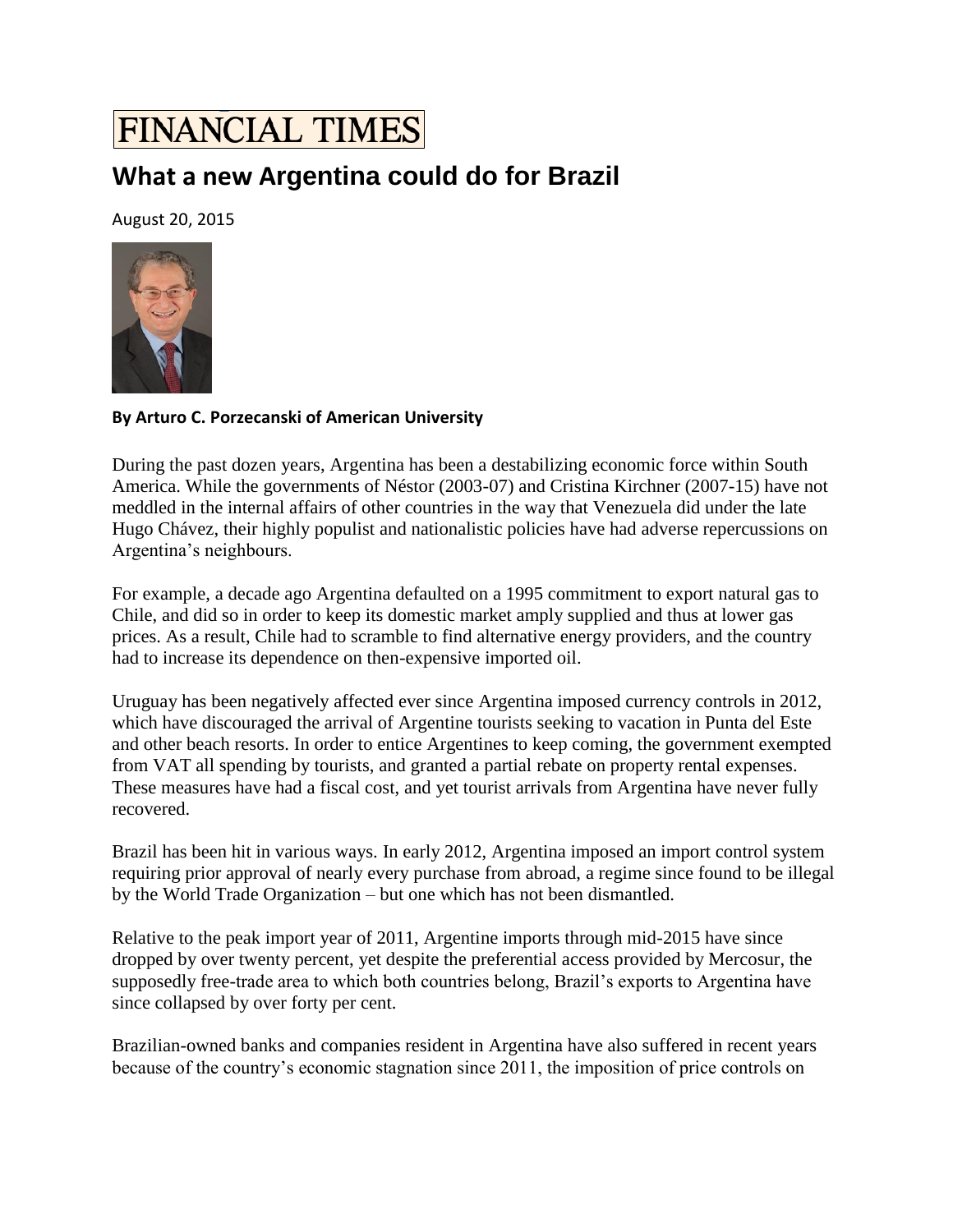retailers since early 2013, the difficulty to obtain imported inputs, and a de facto prohibition on profit remittances to parent companies.

By now capital controls have blocked many billions of dollars of intended remittances by multinational companies operating in Argentina. The Brazilian business community is angry that both exports to, and sales within, Argentina have taken such a turn for the worse, and it has been lobbying Brasília to get tough with Argentina.

Brazil has also been thwarted by Argentina in its decade-long attempt to reach a free-trade deal with the European Community. Paraguay and Uruguay, the other Mercosur partners, have been willing to make the necessary trade-liberalising concessions, but Argentina has been recalcitrant, effectively vetoing any progress.

This has caused enormous frustration in Brazil's business community, which regards a trade deal with Europe as low-hanging fruit. This is why Renan Calheiros, the president of Brazil's Senate, has recently proposed to Finance Minister Joaquim Levy that Brazil should move ahead in these negotiations on its own.

Moreover, Brazil has expended substantial political capital defending Argentina's rogue behaviour in various multilateral venues. At the IMF, for instance, Brazil's representative has had to work overtime in recent years to build a coalition of emerging countries supportive of minimal sanctions on Argentina for its persistent violations of Articles IV and VIII of the Fund's Articles of Agreement.

These spell out that member countries are obligated to allow for Fund surveillance over their exchange-rate and related policies, and to submit accurate economic data to enable the Fund to carry out its duties. As a result, Brazil has come to be perceived as tolerant of rule-breaking attitudes.

Given the recent downward spiral in investor and rating-agency confidence in Brazil – a plunging currency, widening bond spreads, stubborn inflation expectations, and the threat of a downgrade to "junk" status – it would be to the advantage of the embattled government in Brasília to encourage the front-runners for the presidency in Argentina (Daniel Scioli and Mauricio Macri) to signal that they will behave in a sensible and constructive manner once one of them is voted into office in October and takes charge in December.

The quickest potential win for Argentina and its neighbours would be for the new government in Buenos Aires to open negotiations, and reach a settlement, with all of its defaulted creditors – the ones who have won court judgments as well as those who have sought justice in arbitral tribunals like the International Centre for Settlement of Investment Disputes (ICSID).

Reaching such a settlement would enable the new administration to regain access to the international capital markets and to stop relying on the central bank of Argentina for pesos to finance the budget deficit and for dollars to make debt-service payments. The former has been feeding inflation and the latter has been undermining the country's international reserves.